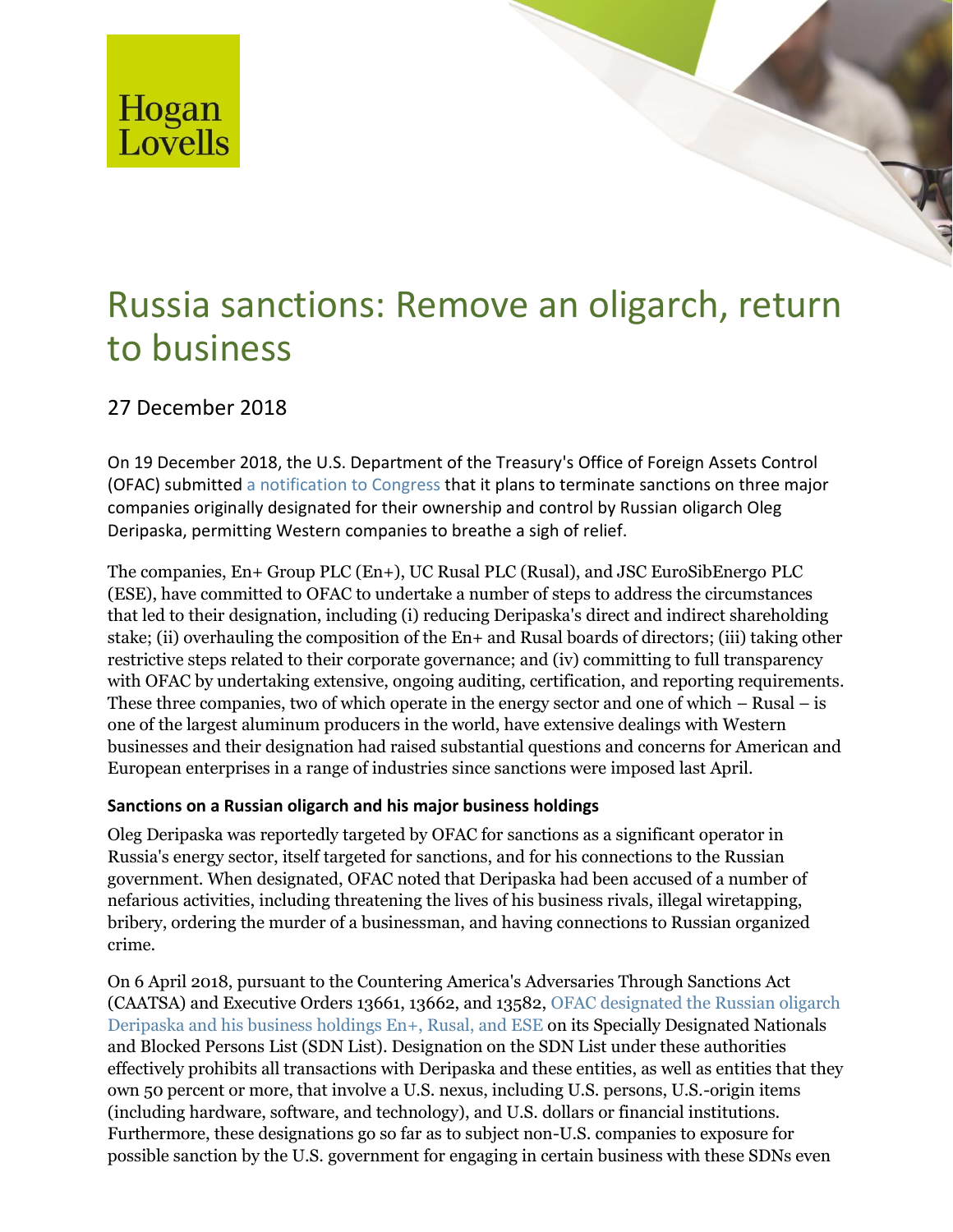when transacting without any nexus to the United States, creating substantial risks for companies around the world.

#### **General licenses creating space for wind down and negotiation**

Recognizing the potential disruption that these designations could have for U.S., European, and other companies, OFAC has issued a series of [general licenses](https://www.treasury.gov/resource-center/sanctions/Programs/Documents/ukraine_gl14d.pdf) permitting certain activities involving the sanctioned companies. These provided U.S. companies with an opportunity to wind down their business, and offered the sanctioned companies an opportunity to address the cause of their designation and eliminate Deripaska's substantial control and shareholdings in the companies' operations. OFAC's 19 December announcement is the highly anticipated result of months of negotiations between the sanctioned companies and OFAC and outlines the steps these companies have agreed to take in order to effect their removal from the SDN List.

#### **Commitments to OFAC to reduce Deripaska's ownership and control**

OFAC's decision to terminate the sanctions against En+, Rusal, and ESE hinge on extensive corporate governance restructuring and other commitments by En+, which is directly owned by Deripaska and is the parent of Rusal and ESE, as well as the two subsidiary entities themselves. Specifically, the sanctioned entities agreed to the following terms, among others, so long as Deripaska remains on the SDN List:

- **Reduced and limited shareholding:** Deripaska will have no direct ownership stake in ESE and only a .01 percent direct ownership stake in Rusal. En+ will reduce Deripaska's interest from approximately 70 percent to 44.95 percent, effected through transfers of shares that do not lead to the direct or indirect receipt of funds by Deripaska.
- **Dividends frozen:** Deripaska may not obtain cash in return for his shares or from future dividends issued by En+, Rusal, or ESE.
- Limited voting rights: Deripaska will not be allowed to vote more than 35 percent of En+ shares. Any of his voting rights above the 35 percent will be assigned to a voting trust obligated to vote with the majority of non-Deripaska voting shares. En+ shareholders identified by OFAC to have ties to Deripaska will likewise have to assign their voting rights to an independent third party for voting.
- **Independent board of directors:** En+ agreed to create a 12-person board of directors with a majority of independent directors, eight of which will be independent of Deripaska and selected through an independent executive search firm, half of which will be of U.S. or UK nationality with extensive business expertise, and only four of which will Deripaska have the right to nominate but which will not be permitted to sit on the audit or nominations committees.
- **Further extinguishment of control:** Deripaska is further required to provide En+ with a deed letter binding him to take a number of steps to sever his ability to control En+ and En+ is required to certify that it has not granted Deripaska or his relatives rights beyond those of ordinary shareholders.
- **Ongoing transparency through auditing, certification, and reporting:** En+, Rusal, and ESE have agreed to provide OFAC with extensive transparency into their management and operations, including auditing, monthly certifications, quarterly reports, access to board meeting minutes, and a number of other commitments to notify OFAC of certain changes in structure and operation.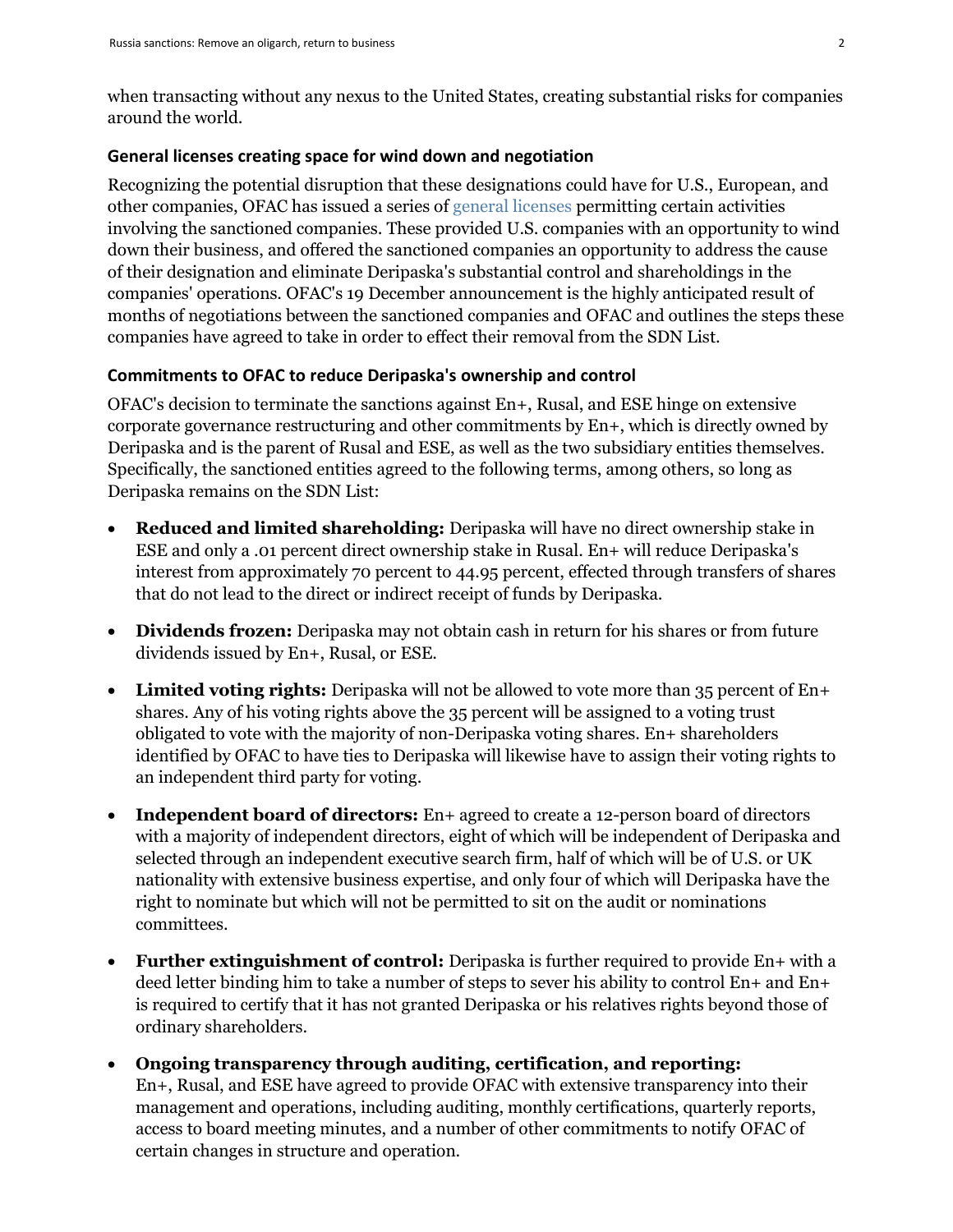**Additional Rusal commitments:** En+ shall continue to control Rusal through a 56.88 percent stake and retain the right to nominate Rusal's CEO while any dividends from Deripaska's .01 percent permissible shareholding will be placed in a blocked account. Rusal will have a 14-member board, eight directors of which will be completely independent of Deripaska and any other SDN, and the remaining six of which must not have ties to Deripaska other than having worked for Rusal or En+. Rusal's board chairman will be replaced with an independent director and Deripaska will have no right to appoint any directors. OFAC will also maintain oversight of board appointments.

#### **Delisting and a resumption of normal operations for business partners**

As a result of the commitments made by En+, Rusal, and ESE to reorganize their structure and eliminate significant ownership and control of their business affairs by Deripaska, OFAC has agreed to delist these sanctioned entities from the SDN List in thirty days, enabling their U.S. and foreign business partners to resume normal business dealings.

#### **General License No. 13I permitting divestment and certain transfers**

The day after OFAC made its announcement to Congress that it intended to remove sanctions on these entities, it issued [General License No. 13I,](https://www.treasury.gov/resource-center/sanctions/Programs/Documents/ukraine_gl13i.pdf) extending the period of authorization for activities by U.S. persons that are ordinarily incident and necessary to the divestment or transfer of debt, equity, or other holdings in En+ and Rusal to a non-U.S. person or to facilitate such divestment or transfer by a non-U.S. person to another non-U.S. person. Under General License No. 13I, U.S. persons are permitted to engage in the authorized divestment and transfer activities related to En+ and Rusal until 21 January 2019. This extension continues to authorize U.S. persons to reduce their holdings in these sanctioned entities, which remain subject to U.S. sanctions until delisted by OFAC.

We will continue to monitor this space closely and provide updates as events warrant.